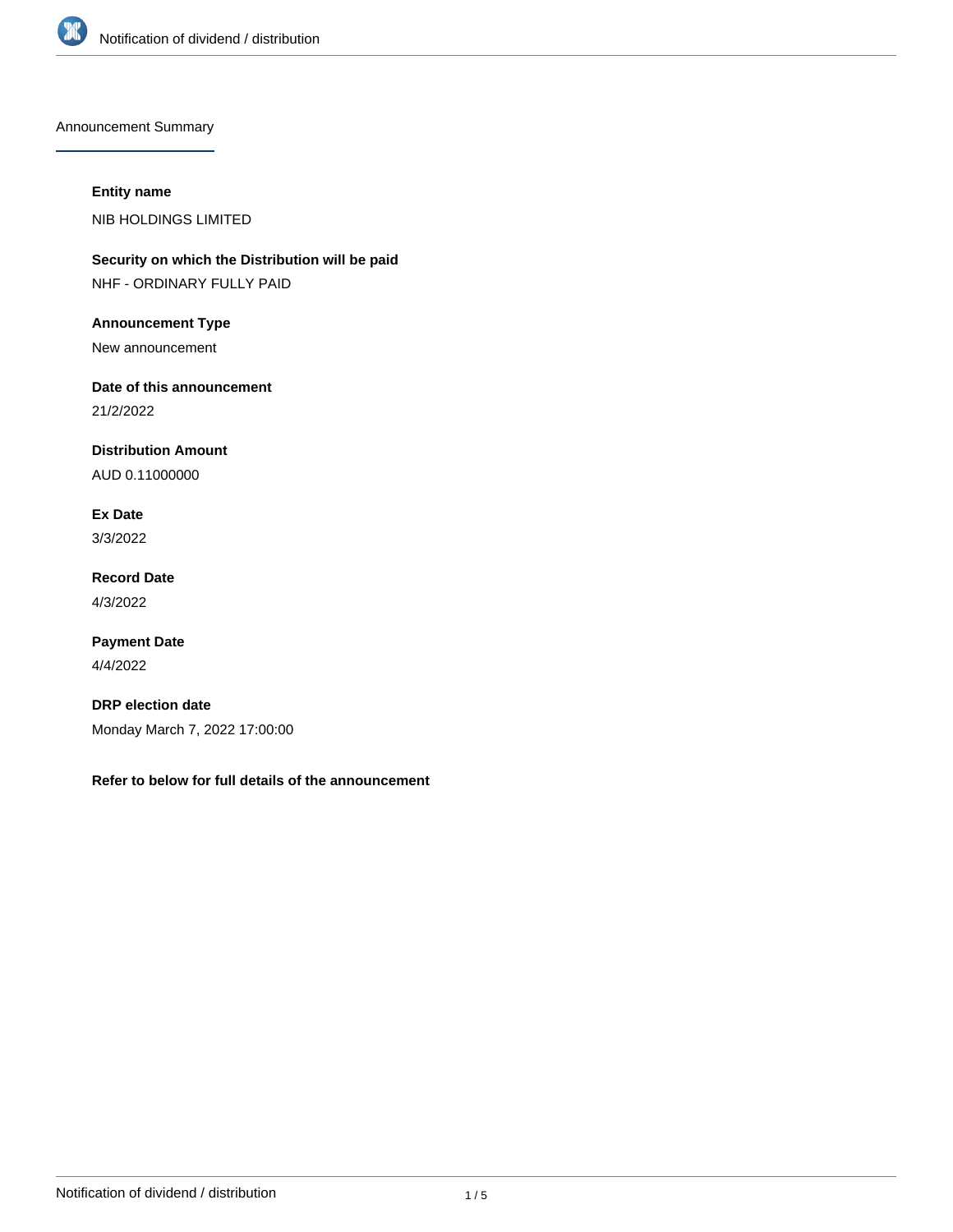

Announcement Details

Part 1 - Entity and announcement details

#### **1.1 Name of +Entity**

NIB HOLDINGS LIMITED

**1.2 Registered Number Type** ABN

**Registration Number**

51125633856

**1.3 ASX issuer code** NHF

#### **1.4 The announcement is** New announcement

**1.5 Date of this announcement** 21/2/2022

**1.6 ASX +Security Code** NHF

**ASX +Security Description** ORDINARY FULLY PAID

Part 2A - All dividends/distributions basic details

**2A.1 Type of dividend/distribution C** Ordinary

**2A.2 The Dividend/distribution:**

relates to a period of six months

# **2A.3 The dividend/distribution relates to the financial reporting or payment period ending ended/ending (date)** 31/12/2021

**2A.4 +Record Date**

4/3/2022

**2A.5 Ex Date** 3/3/2022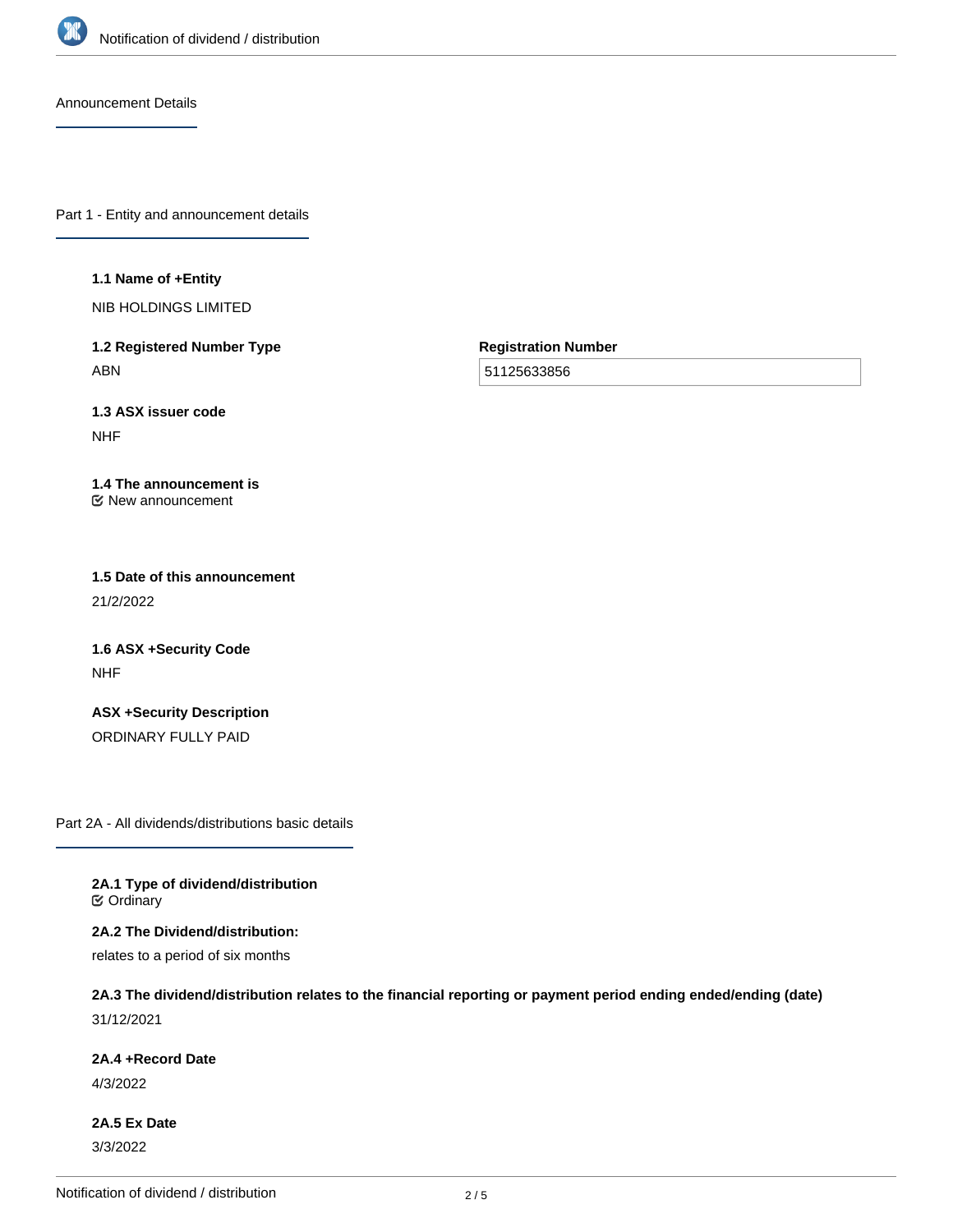## **2A.6 Payment Date**

4/4/2022

**2A.7 Are any of the below approvals required for the dividend/distribution before business day 0 of the timetable?**

- **•** Security holder approval
- **Court approval**
- **Lodgement of court order with +ASIC**
- **ACCC approval**
- **FIRB approval**
- **Another approval/condition external to the entity required before business day 0 of the timetable for the dividend/distribution.**

No

**2A.8 Currency in which the dividend/distribution is made ("primary currency")**

AUD - Australian Dollar

| 2A.9 Total dividend/distribution payment amount per |  |
|-----------------------------------------------------|--|
| +security (in primary currency) for all             |  |
| dividends/distributions notified in this form       |  |

AUD 0.11000000

**2A.10 Does the entity have arrangements relating to the currency in which the dividend/distribution is paid to securityholders that it wishes to disclose to the market?** No

#### **2A.11 Does the entity have a securities plan for dividends/distributions on this +security?** We have a Dividend/Distribution Reinvestment Plan (DRP)

#### **2A.11a If the +entity has a DRP, is the DRP applicable to this dividend/distribution?** Yes

**2A.11a(i) DRP Status in respect of this dividend/distribution** Full DRP

#### **2A.12 Does the +entity have tax component information apart from franking?** No

Part 3A - Ordinary dividend/distribution

| 3A.1 Is the ordinary dividend/distribution estimated at<br>this time?<br>় No | 3A.1a Ordinary dividend/distribution estimated amount<br>per +security<br>AUD |
|-------------------------------------------------------------------------------|-------------------------------------------------------------------------------|
| 3A.1b Ordinary Dividend/distribution amount per<br>security                   |                                                                               |
| AUD 0.11000000                                                                |                                                                               |
| 3A.2 Is the ordinary dividend/distribution franked?<br>$\alpha$ Yes           | 3A.2a Is the ordinary dividend/distribution fully franked?<br>$\alpha$ Yes    |
|                                                                               |                                                                               |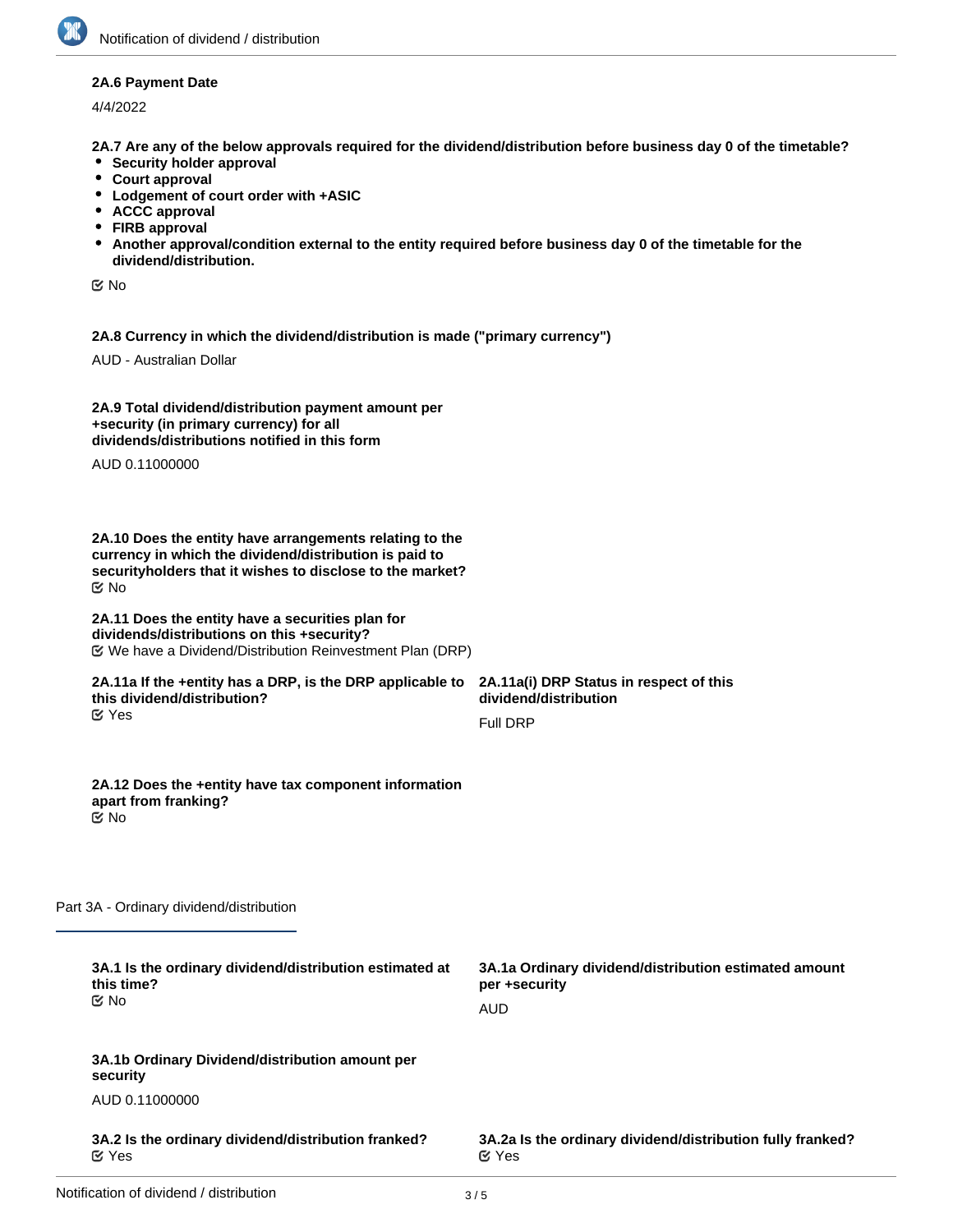18

 $\sim$ 

|                                                                                                                                                                                                                                                                            | 3A.3 Percentage of ordinary dividend/distribution that is 3A.3a Applicable corporate tax rate for franking credit<br>franked                                                 | $(\% )$                                                                       |  |
|----------------------------------------------------------------------------------------------------------------------------------------------------------------------------------------------------------------------------------------------------------------------------|------------------------------------------------------------------------------------------------------------------------------------------------------------------------------|-------------------------------------------------------------------------------|--|
|                                                                                                                                                                                                                                                                            | 100.0000 %                                                                                                                                                                   | 30.0000 %                                                                     |  |
|                                                                                                                                                                                                                                                                            | 3A.4 Ordinary dividend/distribution franked amount per<br>+security                                                                                                          | 3A.5 Percentage amount of dividend which is unfranked<br>0.0000 %             |  |
|                                                                                                                                                                                                                                                                            | AUD 0.11000000                                                                                                                                                               |                                                                               |  |
|                                                                                                                                                                                                                                                                            | 3A.6 Ordinary dividend/distribution unfranked amount<br>per +security excluding conduit foreign income amount                                                                |                                                                               |  |
|                                                                                                                                                                                                                                                                            | AUD 0.00000000                                                                                                                                                               |                                                                               |  |
|                                                                                                                                                                                                                                                                            | 3A.7 Ordinary dividend/distribution conduit foreign<br>income amount per security                                                                                            |                                                                               |  |
|                                                                                                                                                                                                                                                                            | AUD 0.00000000                                                                                                                                                               |                                                                               |  |
|                                                                                                                                                                                                                                                                            |                                                                                                                                                                              |                                                                               |  |
|                                                                                                                                                                                                                                                                            |                                                                                                                                                                              |                                                                               |  |
|                                                                                                                                                                                                                                                                            | Part 4A - +Dividend reinvestment plan (DRP)                                                                                                                                  |                                                                               |  |
|                                                                                                                                                                                                                                                                            |                                                                                                                                                                              |                                                                               |  |
|                                                                                                                                                                                                                                                                            | 4A.1 What is the default option if +security holders do not indicate whether they want to participate in the DRP?<br><b> ©</b> Do not participate in DRP (i.e. cash payment) |                                                                               |  |
|                                                                                                                                                                                                                                                                            | 4A.2 Last date and time for lodgement of election<br>notices to share registry under DRP                                                                                     | 4A.3 DRP discount rate<br>0.0000 %                                            |  |
|                                                                                                                                                                                                                                                                            | Monday March 7, 2022 17:00:00                                                                                                                                                |                                                                               |  |
|                                                                                                                                                                                                                                                                            | 4A.4 Period of calculation of reinvestment price                                                                                                                             |                                                                               |  |
|                                                                                                                                                                                                                                                                            | <b>Start Date</b>                                                                                                                                                            | <b>End Date</b>                                                               |  |
|                                                                                                                                                                                                                                                                            | 9/3/2022                                                                                                                                                                     | 22/3/2022                                                                     |  |
|                                                                                                                                                                                                                                                                            | 4A.5 DRP price calculation methodology                                                                                                                                       |                                                                               |  |
| The offer price is the arithmetic average of the daily volume weighted average market price of all shares sold through a<br>normal trade on ASX's automated trading system during a period of 10 consecutive trading days from 9 March 2022 to 22<br>March 2022 inclusive. |                                                                                                                                                                              |                                                                               |  |
|                                                                                                                                                                                                                                                                            | 4A.6 DRP Price (including any discount):<br>AUD                                                                                                                              | 4A.7 DRP +securities +issue date                                              |  |
|                                                                                                                                                                                                                                                                            | 4A.8 Will DRP + securities be a new issue?<br>$\alpha$ Yes                                                                                                                   | 4A.8a Do DRP +securities rank pari passu from +issue<br>date?<br><b>⊘</b> Yes |  |
|                                                                                                                                                                                                                                                                            | 4A.9 Is there a minimum dollar amount or number of +securities required for DRP participation?<br>ত No                                                                       |                                                                               |  |
|                                                                                                                                                                                                                                                                            | 4A.10 Is there a maximum dollar amount or number of +securities required for DRP participation?<br>ত No                                                                      |                                                                               |  |
|                                                                                                                                                                                                                                                                            |                                                                                                                                                                              |                                                                               |  |

**4A.11 Are there any other conditions applying to DRP participation?** No